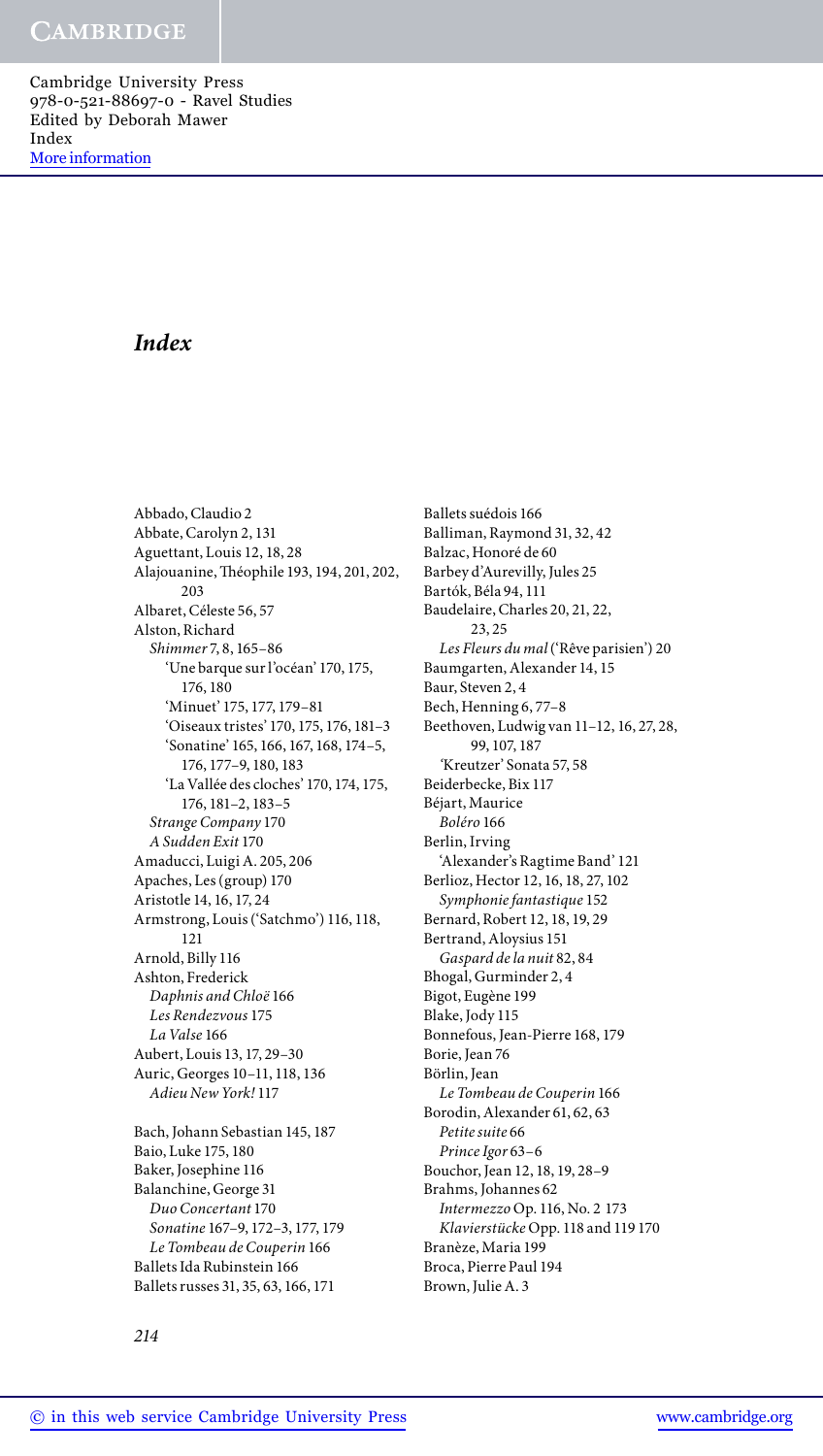## *215 Index*

Bruch, Max Violin Concerto No. 1 133 Bruhn, Siglind 84–5 Bruyr, José 27 Bülow, Hans von 100–1, 102, 103, 104, 105 Burke, Edmund 14 Busoni, Ferruccio 103–4, 105 *Geharnischte Suite* 103 'Sketch of a New Esthetic of Music' 104 Busoni, Gerda 103, 104 Caballero, Carlo 9 Cage, John 171 Calvocoressi, Michel-Dimitri 21, 206 Cangiullo, Francesco 35 Carol-Bérard 55 Carter, Elliott 'String Quartets Nos. 1, 1951 and 2, 1959' 153 Casella, Alfredo 94, 119 *A la manière de*…62 Chabrier, Emmanuel 61, 62, 150 Chalupt, René 207 Chambers, Ross 90 Chopin, Frédéric 87, 99, 170 Chung, Myung-Whun 2 Claret, Gaston 117 Claudel, Paul 12 Cocteau, Jean 31, 75, 116, 153 *Le Sang d'un poète* 153 Colette, Bel-Gazou 40 Colette, Sidonie-Gabrielle (Colette de Jouvenel, Colette Willy) 5, 6, 119 *Claudine à l'école* 44 *L'Enfant et les sortilèges* (*Ballet pour ma fille, Divertissement pour ma fille*) 31–41, 44, 46, 48, 52, 53, 55, 127 *L'Etoile vesper* 52, 54 *Journal à rebours* ('Un salon en 1900') 32, 33, 51, 53, 54, 192 Colline, Paul 117 Cooke, Mervyn 115, 120 Copland, Aaron 94, 105, 208 Coppola, Piero 191 Corneau, André 31 Cortot, Alfred 12, 13, 15, 28 Couperin, François 109, 150 Cruppi, Mme Jean 56 Cunningham, Merce 171 Dale, Esther 113

Daudet, Alphonse 25

Debussy, Claude 10, 15, 16, 27, 28, 62, 94, 109, 110, 116, 136, 199 *Chansons de Bilitis* 72 *Children's Corner* ('Golliwogg's Cake-Walk') 121 *Images* ('Ibéria') 136 *Pelléas et Mélisande* 31, 61 *Pour le piano* ('Sarabande', orch. Ravel) 110 *Prélude à L'Après-midi d'un faune* 70, 109 *Tarantelle styrienne* (orch. Ravel as *Danse*) 110 Dégas, Edgar 28 Dejerine, Joseph Jules 194 Delage, Maurice 170, 190, 197, 198, 199 Delahaye, Michel 3 Dellamora, Richard 90–1 Delvincourt, Claude 26 Demuth, Norman 197, 198 Desjardins, Abel 189, 192, 193, 202 DeVoto, Mark 115 Diaghilev, Serge 35, 63, 139, 166, 171 Diamond, David 207 Dollimore, Jonathan 81, 90 Donaldson, Walter 136 Downes, Olin 93, 106, 108, 111, 112, 118, 120 Dreyfus, Mme Fernand 118 Dukas, Paul 35, 54 *L'Apprenti sorcier* 34 *La Péri* 34 Duncan, Isadora 171 Dushkin, Samuel 112 Dwight, John Sullivan 98 Dyer, Richard 62 Ellington, Edward 'Duke' 116, 118 Elson, Louis 103 Europe, James Reese 115 Fairbanks, Douglas 111 Falla, Manuel de 75, 189 Fargue, Léon-Paul 13, 17, 24, 30, 74, 75, 116 Fauré, Gabriel 9, 10, 28, 32, 62, 108 Février, Jacques 191 Fisher, Marjory 106 Flaubert, Gustave 22, 60, 61, 75, 76, 77

*Madame Bovary* 152 Fokin(e), Mikhail (Michel) 171 *Daphnis et Chloé* 69, 72, 166 Franck, César 58, 62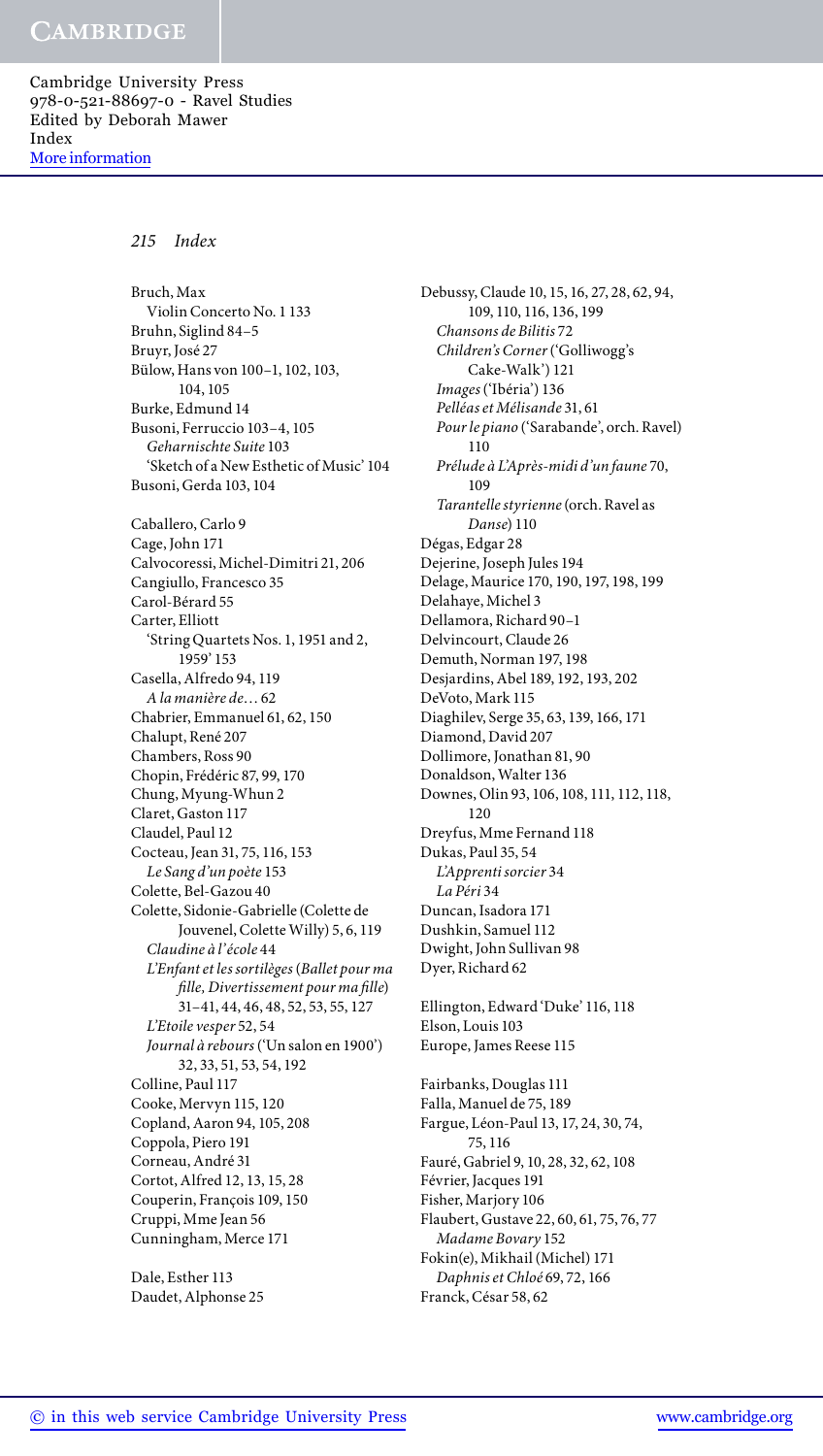*216 Index*

Frank, Nino 27 Fried, Michael 95

Garban, Lucien 35 Gaudin, Marie 189, 190 Gautier, Eva 112, 117 Gershwin, George 105, 108, 109, 111, 112, 115, 122, 129, 132, 136 *Lady Be Good* ('Fascinating Rhythm') 133, 135 *Porgy and Bess* ('Summertime') 134–5, 137 *Rhapsody in Blue* 116, 117, 133, 135 'The Man I Love' 133, 135 Gide, André 12, 75, 76 Glinka, Mikhail *Ruslan and Lyudmila* 63 Goddard, Jonathan 165, 167, 168, 175, 177 Godebska, Ida 41 Goncourt, Edmond 60 Goncourt, Jules 60 Gorbman, Claudia 172 Gottschalk, Louis Moreau 97 Gounod, Charles 62 Grappelli, Stéphane 136, 137 Grau, Robert 99 Grey, Madeleine 188, 191, 202 Griffiths, Paul 138 Guilbert, Carmen 133, 134

Hackett, Karleton 106 Hahn, Reynaldo 57 Handel, George Friderich 58 Hanslick, Eduard 97 Harwood, Gregory 44 Hauptmann, Gerhart 35 *Die versunkene Glocke* 34 Haydn, Joseph 58, 109 Heger, Robert 189 Heifetz, Jascha 107 Henson, Robert 199 Henze, Henri 97, 98 Hindemith, Paul 119 Hill, Edward Burlingame 93 Hodeir, André 115, 116, 118, 121, 122, 124, 126, 129, 133 Hoerée, Arthur 13, 22, 25, 30, 123 Horowitz, Joseph 93, 95, 107 Howat, Roy 3 Huebner, Steven 47

Gunsbourg, Raoul 36, 40

Hugard, Jeanne *Ma mère l'Oye* 166 Hugo, Valentine 207 Humphrey, Doris *Soaring* 176 Hylton, Jack 119 Indy, Vincent d' 15, 28, 58, 62 International Composers' Guild 94 Ives, Charles 94 Ivry, Benjamin 4, 127 Jackson, Jeffrey 114, 115 Jankélévitch, Vladimir 19, 20, 86, 87, 198 Jaques-Dalcroze, Emile 171 Joplin, Scott 'Magnetic Rag' 121 Jourdan-Morhange, Hélène 40, 51, 52, 74, 151, 162, 163, 188, 190, 191, 207 *Ravel et nous* 51–2 Kahn, Gus 136 Kaminsky, Peter 3 Kant, Immanuel 15, 16, 19, 89 Kelly, Barbara L. 2 Kern, Jerome 115, 129, 135 Kernfeld, Barry 124, 129 Klingsor, Tristan 46 *Shéhérazade* 78, 79 Kooning, Willem de 204 Korevaar, David 3 Kramer, Lawrence 4 Kreisler, Fritz 111 Kujas, Michèle 199 Lamartine, Alphonse de 22 'Le Vallon' 20 Langham Smith, Richard 48 Langlais, Jean 194 Lanier, Harriet 104 Lassus, Marie-Pierre 41 Lawrance, Martin 174, 175, 182, 183, 184, 185 League of Composers (ISCM) 94 Leong, Daphne 3 Leyritz, Léon 191 Liebling, Leonard 92 Lind, Jenny 96 Liszt, Franz 87, 109 *Les Jeux d'eau à la Villa d'Este* 86 Long, Marguerite 74, 84, 189, 192, 197, 198, 199, 200 Longus 69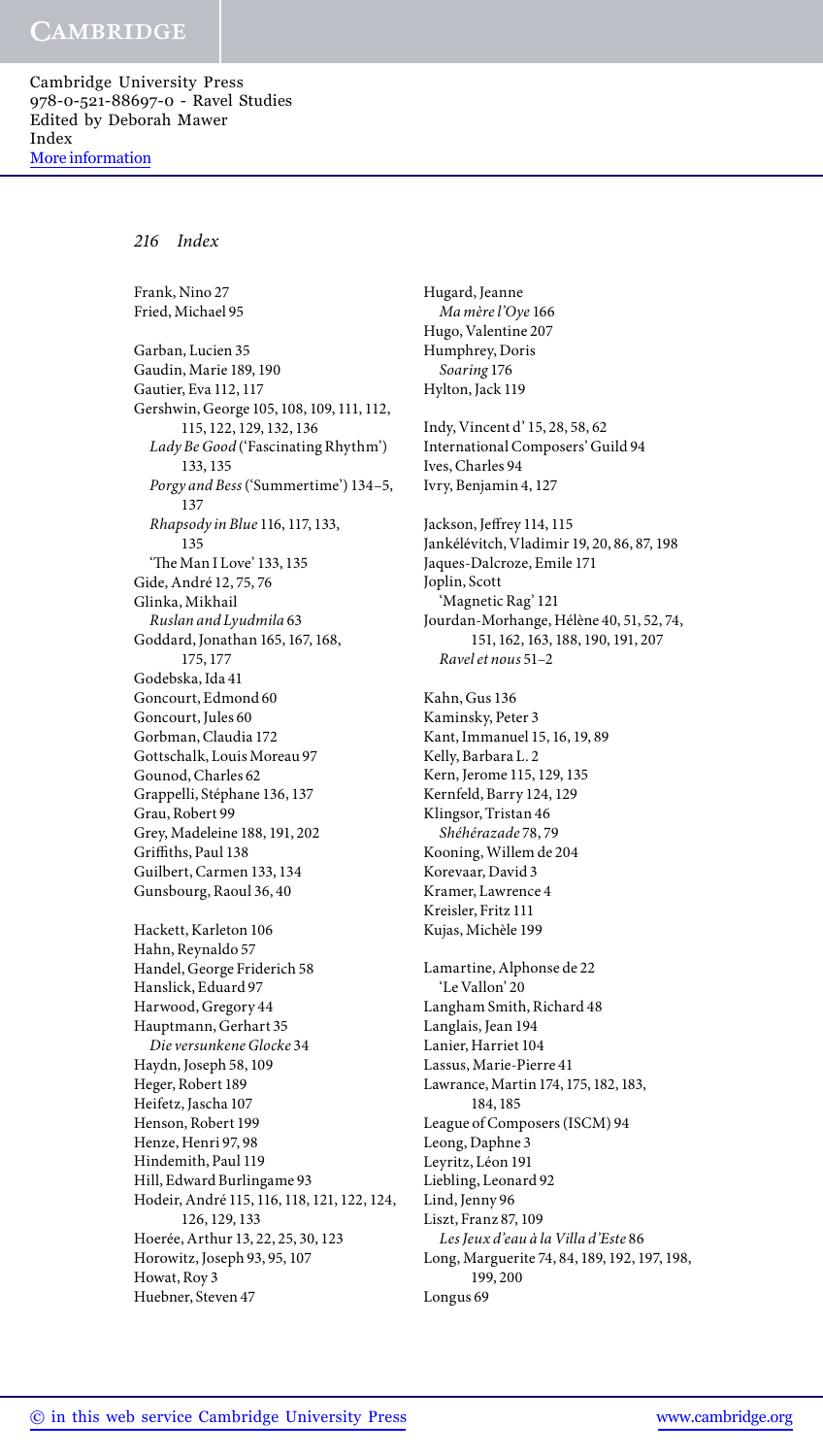# *217 Index*

Loriod-Messiaen, Yvonne 3

Lortie, Louis 174 Lucas, Pierre 28 Lull, Barbara 113 Macdonald, Julien 174 Machabey, Armand 198 Mahler, Gustav *Des Knaben Wunderhorn* 152 Mallarmé, Stéphane 6, 22, 23, 25, 26 'Placet futile' 54 Marnat, Marcel 3, 198, 199, 200 Martel, Thierry de 196 Martinelli, Germaine 199 Massenet, Jules 25, 26 Massine, Léonide 31 Maupassant, Guy de 207 Mawer, Deborah 105 Mayerl, Billy 117 *Syncopated Impressions* ('Marigold') 133–4 Maylan, Pierre 162 Mendl, Robert 119 Mercier, Bernard 192, 193 Messager, André 32 Meyer, Françoise 200 Meyer, Leonard B. 21 Michaud, Dr 193, 203 Milhaud, Darius 94, 116, 118, 119, 121, 125, 134, 136 *La Création du monde* 117, 133 Mingus, Charles 129 Mirambel, André 46 Mireille (French singer) 117 Mitchell, Louis 116 Monteux, Pierre 28 Moreau, Gustave 28 Morrison, Simon 4 Mozart, Wolfgang Amadeus 11, 12, 18, 27, 109, 150 Muck, Karl 103 Müller, Charles *A la manière de*…60, 62 Musset, Alfred de 22 Mussorgsky, Modest Petrovich *Tableaux d'une exposition* 143

Nattiez, Jean-Jacques 115 New York City Ballet 167, 168 Nichols, Roger 1, 75 Nietzsche, Friedrich 207 Nijinska, Bronislava *La Valse* 166

Nijinsky, Vaslav *Le Sacre du printemps* 171 Noone, Jimmie 116 Oliver, Joe 'King' 'West End Blues' 121 Oliver, Paul 124 Orenstein, Arbie 1, 2–3, 8, 35, 109, 116, 126, 151, 198, 200, 202 Orledge, Robert 115, 126, 128, 129, 131, 135, 136 Paderewski, Ignacy Jan 96–7, 102–3, 105 Palestrina, Giovanni Pierluigi da 57, 58 Paray, Paul 190 Parker, Charlie 129 Parny, Evariste-Désiré de *Chansons madécasses* 128 Pater, Walter 76 'Apollo in Picardy' 90–1 *The Renaissance* 89 Peedo, Sonja 175, 182 Perlemuter, Vlado 151, 162, 163 Perret, Carine 3, 115, 116, 123, 124, 131 Petit, Pierre 198 Phidias 18, 28 Picasso, Pablo 31 Pizarro, Artur 2 Poe, Edgar Allan 23–5, 110, 150, 151 'The Philosophy of Composition' 23, 25, 52 'The Raven' 23 Polignac, Prince de 32 Poulenc, Francis 28, 35, 191 Pro Arte 94 Pro Musica Society 94, 95, 97, 105, 106, 107, 110, 111, 112 Prod'homme, Jacques-Gabriel 12, 13, 16, 27 Prokofiev, Sergei 94 Proust, Marcel 5, 75, 90 *A la recherche du temps perdu* 6, 56, 57, 58, 67–9, 72, 73 'Contre Saint-Beuve' 59, 60, 61 Prunières, Henry 121 Puri, Michael J. 76, 80, 87 Rabaud, Henri 189 Racadot, Prof. J. (Parisian neurologist) 199

Rattle, Simon 2, 3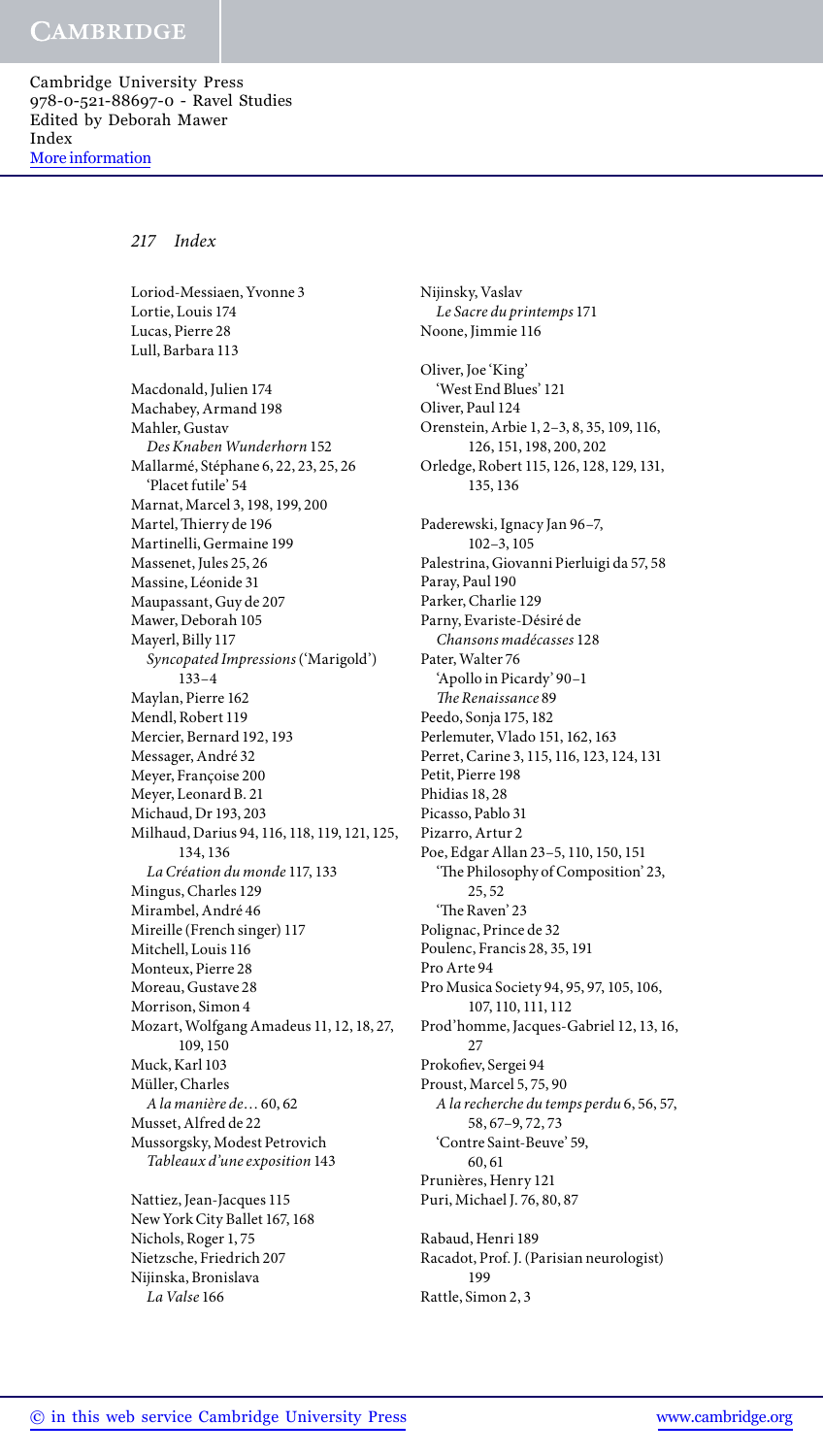### *218 Index*

Ravel, Edouard 56, 92, 118, 190, 191, 192, 193, 197, 198, 199, 200, 201 Ravel, Maurice MUSIC *A la manière de*…1, 6 *Borodine* (I) 61, 62–6 *Emmanuel Chabrier* (II) 61, 62–3 *Ballade pour la reine morte d'aimer* 61 *Berceuse sur le nom de Gabriel Fauré* 113 *Boléro* 7, 20, 24, 115, 119, 126, 137, 143, 158, 166, 188, 190, 199, 205 *Chansons madécasses* 111, 131, 151 'Aoua!' (II) 128, 137 *Cinq mélodies populaires grecques* 112 *La Cloche engloutie* 34, 39 Concerto for the Left Hand (Piano) 115, 126, 130, 132, 133, 137, 151, 158, 161, 162–3, 189, 191, 205, 206 Concerto in G (Piano) 108, 115, 119, 125, 126, 130, 132, 133, 137, 158, 163, 189, 190, 205, 206 *Daphnis et Chloé* 1, 2, 4, 6, 55, 69–73, 111, 137, 151, 159, 160, 166, 188, 207 *Deux mélodies hébraïques* 113 *Don Quichotte à Dulcinée* 189, 190, 191, 206–7 'Chanson à boire' (III) 137 *L'Enfant et les sortilèges* 2, 6, 8, 12, 31–55, 115, 119, 122, 125, 126–8, 129, 133, 137 *Gaspard de la nuit* 1, 2, 3, 6, 82–6, 151 'Ondine' (I) 82–5, 86, 87 'Le Gibet' (II) 85, 151, 162 'Scarbo' (III) 85–6 *Un grand sommeil noir* 151 *L'Heure espagnole* 19, 31, 56, 59, 60 *Histoires naturelles* 19, 59, 110, 111 *Introduction et allegro* 111, 112, 113 *Jeux d'eau* 1, 6, 53, 86–7 *Ma mère l'Oye* 1, 2, 37, 53, 111, 113, 134, 158, 166, 199 *Menuet antique* 113 *Miroirs* 1, 2, 7, 8, 20, 58, 165, 170, 175–6 'Noctuelles' (I) 163 'Oiseaux tristes' (II) 170, 175, 176 'Une barque sur l'océan' (III) 158, 170, 175, 176 'Alborada del gracioso' (IV, and orch.) 143, 158, 159, 161, 170 'La Vallée des cloches' (V) 112, 151, 170, 174, 175, 176, 183

*Morgiane* 190, 207 *Myrrha* 112 *Noël des jouets* 56 *Pavane pour une infante défunte* 1, 56, 111, 158, 166 Piano Trio 112 *Rapsodie espagnole* 110, 143, 158 'Prélude à la nuit' (I) 143 'Malagueña' (II) 143, 161 'Habanera' (III) 143 'Feria' (IV) 143, 161 *Ronsard à son âme* 190, 207 *Sainte* 113 *Shéhérazade* (songs) 6, 74, 78–82, 110, 158, 161, 199 'Asie' (I) 59, 79, 80, 161 'La Flûte enchantée' (II) 78, 79, 81 'L'Indifférent' (III) 79–81 *Si morne!* 151 *Sites auriculaires* 59 'Habanera' (I) 111, 112 'Entre cloches' (II) 59 Sonata for Violin and Cello 36 Sonata for Violin and Piano 7, 58, 61, 109, 110–13, 115, 122, 188 'Blues' (II) 124, 125–6, 128–9, 131, 132–3, 134, 135, 136, 137 *Sonatine* 1, 7, 8, 110, 111, 151, 162, 170, 172, 175, 176, 188 'Modéré' (I) 165, 166, 170, 177–9 'Mouvement de Menuet' (II) 170, 175, 179–81 'Animé' (III) 170, 179 String Quartet 110, 112, 113 *Le Tombeau de Couperin* 1, 2, 3, 28, 35, 39, 108, 109, 110, 112, 143, 158, 166, 206 *Trois chansons pour choeur mixte* 44, 46 'Nicolette' (I) 44, 113 'Trois beaux oiseaux du paradis' (II) 44 'Ronde' (III) 44 *Trois poèmes de Stephane Mallarmé* 'Placet futile' (II) 54 *Tzigane, rapsodie de concert* 69, 109, 112, 113, 143, 158 *La Valse* (*Wien*) 1, 2, 4, 7, 8, 13, 18, 29, 34, 35, 36, 110, 137, 138–64, 166, 199, 206 *Valses nobles et sentimentales* 1, 6, 53, 58, 66, 87–9, 111, 158 *Zaspiak-Bat* 206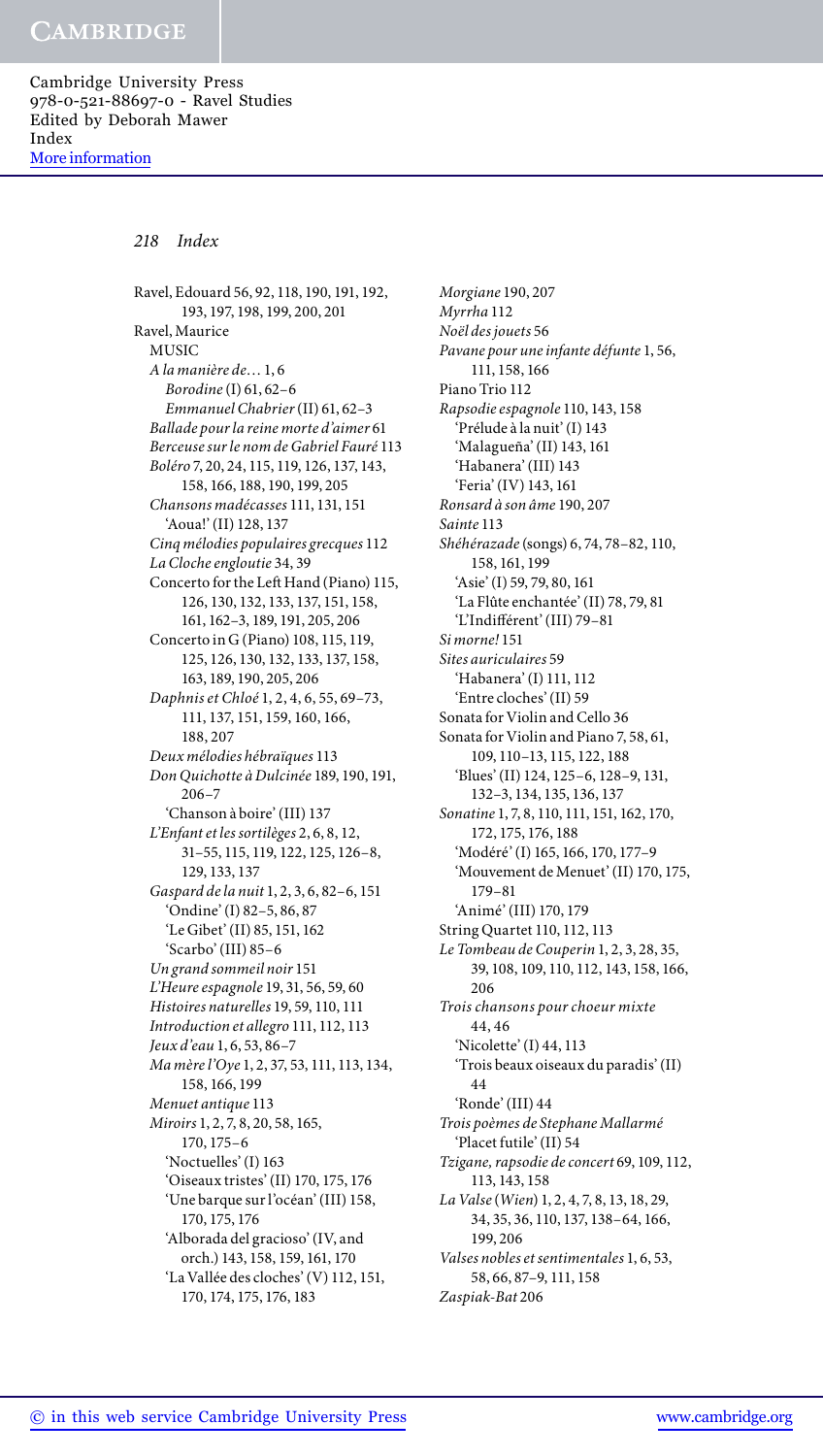## *219 Index*

ARRANGEMENTS *Pour le piano* 'Sarabande' (Debussy), orch. Ravel 110 *Tarantelle styrienne* (Debussy), orch. Ravel as *Danse* 110 WRITINGS CITED IN TEXT *Contemporary Music* 11, 26, 111, 112, 113, 117, 119, 120, 122, 124, 125 'Une esquisse autobiographique' ('An Autobiographical Sketch') 44, 46 'Quelques réflexions sur la musique' 11, 26 'Take Jazz Seriously!' 117, 118, 124 Reboux, Paul *A la manière de*…60, 62 Régnier, Henri de 89 Reinhardt, Django 136, 137 Renard, Jules 59 Revelot, Mme 191, 200 Révész, André 24 Rhené-Baton 28 Richarz, Franz 207 Ridgway, Jason 170, 174, 183, 185 Riga, Ino 165, 167, 168, 175, 177 Rivière, Jacques 9 Robbins, Jerome *Dances at a Gathering* 170 *The Concert* 170 Robertson, Bryan 170, 184 Rodriguez, Philippe 3 Rogé, Pascal 174 Roland-Manuel (Alexis) 11, 13, 18, 21, 22, 24, 25, 29, 37, 39, 48, 53, 54, 197, 198, 200 Roma, Lisa 110, 112 Romo, Francesca 175, 180 Rosen, Charles 108 Rosenthal, Manuel 38, 41, 74, 190, 197, 198, 199, 200, 201, 207 Rouché, Jacques 32, 33, 34, 35, 36, 37, 38, 39, 40 Roy, Jean 3 Rubinstein, Anton 99–100, 101, 103, 105 Rubinstein, Ida 191, 199, 200 Rudrauf, Lucien 16–17 Sabata, Victor de 38, 127 Saint-Marceaux, Marguerite de 32, 53 Saint-Saëns, Camille 11, 26, 27

Satie, Erik 75 *Parade* 31 Schiff, David 133 Schmitz, E. Robert 94, 95, 97, 104, 105, 106, 108, 110, 112 Schoenberg, Arnold 18, 27, 94, 109, 116, 139 Schubert, Franz 87, 150 Schuller, Gunther 123 Schumann, Robert 99, 108, 176, 187, 207, 208 *Davidsbündlertänze* 170 Scotto, Vincent 117 Sergent, Justine 195 Shack, William 118 Shakespeare, William *The Tempest* 184 Shawn, Ted 171 Shebalin, Vissarion 194 Shipton, Alyn 120 Singher, Martial 190, 191, 202 Six, Les 12, 116, 136 Société musicale indépendante (SMI) 62 Société nationale (SN) 62 Sordes, Paul 170 Sordet, Dominique 12, 13, 16, 22, 27–8 St Denis, Ruth 171 Stovall, Tyler 115 Strauss, Johann ('The Elder') 144 Strauss, Johann ('The Younger') 144, 150 Strauss, Richard 62 Stravinsky, Igor 13, 17, 30, 94, 121, 125, 134, 166, 170, 185, 198 *Oedipus Rex* 108 *Ragtime for11 Instruments* 117 *Le Sacre du printemps* 171 Stuckenschmidt, Hans Heinz 193, 198, 201 Suarès, André 12, 13, 22, 28, 123 Szigeti, Joseph 110, 137 Tansman, Alexandre 94 Tappolet, Willy 198 Taruskin, Richard 63, 64, 65 Tatarkiewicz, Wladyslaw 14 Taverne, Mme Alexandre 193 Terboch, Gerard 19 Thalberg, Sigismond 96, 98, 99, 101 Thomas, Theodore 102 Thomson, Virgil 109 Thurman, Judith 48 Tolstoy, Leo *Anna Karenina* 152 *War and Peace* 152

Salzedo, Carlos 94 Sanzogno, Nino 194